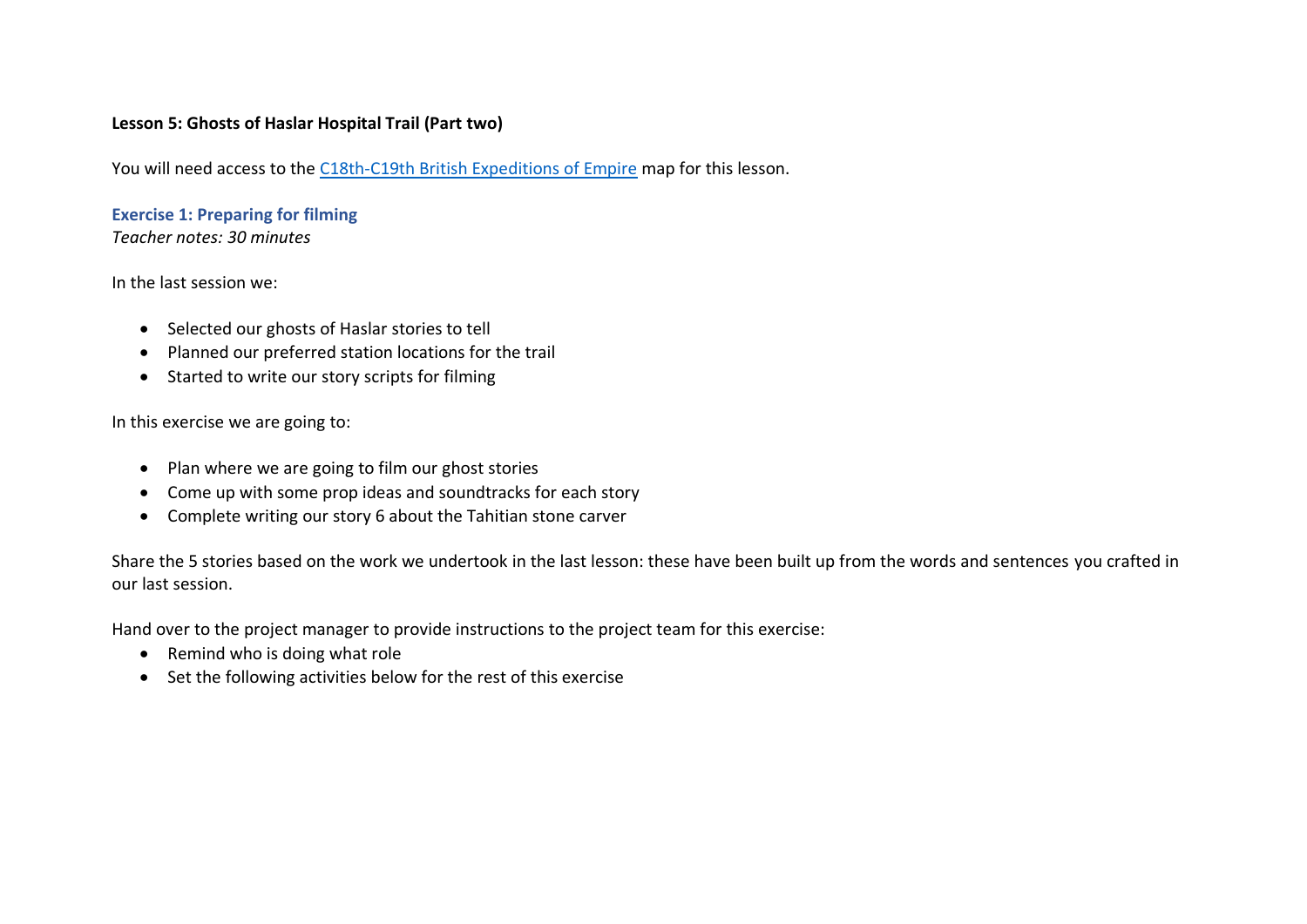| Writer and project manager | Write the final story we didn't cover last time $-$ the<br><b>Tahitian Stone Carver</b>                                                                                                                                                                                                                                      |
|----------------------------|------------------------------------------------------------------------------------------------------------------------------------------------------------------------------------------------------------------------------------------------------------------------------------------------------------------------------|
|                            | Search for Tahiti on the British Expeditions of Empire<br>C18th - C19th map and use the information you find<br>there; use the 5 stories already shared to help you with<br>style of story                                                                                                                                   |
| Film maker and map maker   | Review the planned trail route and agree where the<br>filming of each story will take place                                                                                                                                                                                                                                  |
|                            | Think about the content of stories 1-3 and look for/<br>download potential soundtracks you like from this<br>website: https://pixabay.com/sound-effects/<br>Ideally look for sound tracks that are 25 seconds $-75$<br>seconds long                                                                                          |
| Presenter/illustrator      | Review the stories and come up with ideas for wearable<br>props we can use in filming<br>Think about the content of stories 4-5 and look for/<br>download potential soundtracks you like from this<br>website: https://pixabay.com/sound-effects/<br>Ideally look for sound tracks that are 25 seconds $-75$<br>seconds long |